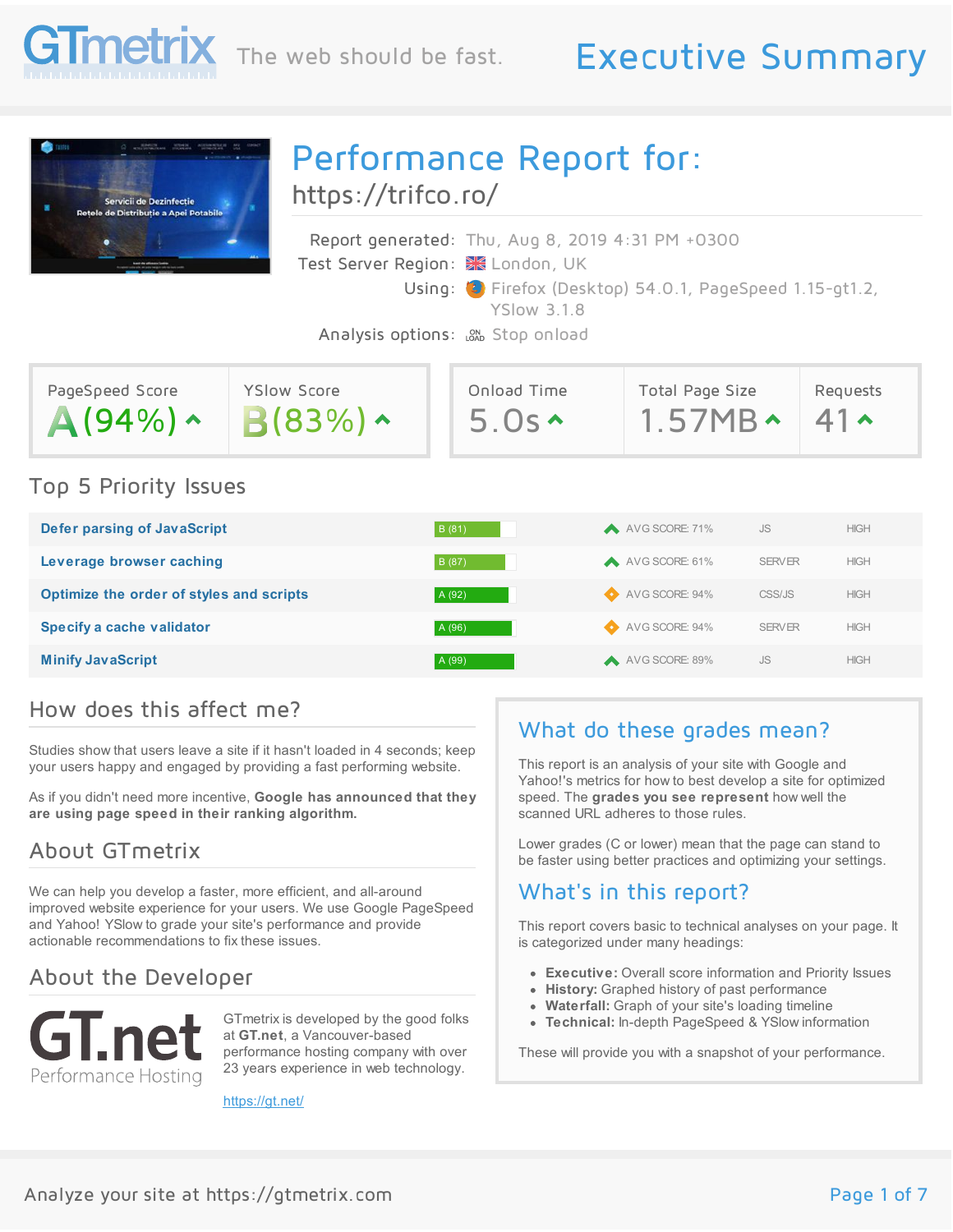

# Waterfall Chart

The waterfall chart displays the loading behaviour of your site in your selected browser. It can be used to discover simple issues such as 404's or more complex issues such as external resources blocking page rendering.

| Curătare Rezervoare și Servicii Dezinfectie Retele apă   TRIFCO |  |
|-----------------------------------------------------------------|--|
|                                                                 |  |

|                                           | 200                  | trifco.ro                    | 10.1 KB          | 424ms                |                      |              |                  |      |       |                 |  |
|-------------------------------------------|----------------------|------------------------------|------------------|----------------------|----------------------|--------------|------------------|------|-------|-----------------|--|
| js?id=UA-13602715                         | 200                  | googletagmanager.com         | 26.5 KB          | 33 <sub>ms</sub>     |                      |              |                  |      |       |                 |  |
| style.css                                 | 200                  | trifco.ro                    | 15.8 KB          |                      | <b>106ms</b>         |              |                  |      |       |                 |  |
| responsive.css                            | 200                  | trifco.ro                    | 4.4 KB           |                      | 429ms                |              |                  |      |       |                 |  |
| logo.svg                                  | 200                  | trifco.ro                    | 2.6 KB           |                      | $771$ <sub>r</sub> s |              |                  |      |       |                 |  |
| curatare-rezervoar                        | 200                  | trifco.ro                    | 12.9 KB          |                      |                      | 1.11s        |                  |      |       |                 |  |
| dezinfectie-repara                        | 200                  | trifco.ro                    | 26.9 KB          |                      |                      | 1.06s        |                  |      |       |                 |  |
| reparatii-rezervoar                       | 200                  | trifco.ro                    | 42.2 KB          |                      |                      | $86 1 $ ms   |                  |      |       |                 |  |
| jquery-latest.min.js (canceled) trifco.ro |                      |                              | 32.4 KB          | 46ms                 |                      |              |                  |      |       |                 |  |
| owl.carousel.min.js (canceled) trifco.ro  |                      |                              | 12.1 KB          | 47ms                 |                      |              |                  |      |       |                 |  |
| jquery.validate.min                       | 200                  | ajax.aspnetcdn.com           | 7.1 KB           | 6ms                  |                      |              |                  |      |       |                 |  |
| api.js                                    | 200                  | google.com                   | 848 B            | 21ms                 |                      |              |                  |      |       |                 |  |
| gdpr-ro.js                                | (canceled) trifco.ro |                              | 3.8 KB           | 46ms                 |                      |              |                  |      |       |                 |  |
| icons.svg                                 | 200                  | trifco.ro                    | 9.6 KB           |                      |                      | 67ms         |                  |      |       |                 |  |
| bg-water.jpg                              | 200                  | trifco.ro                    | 42.9 KB          |                      |                      | 46ms         |                  |      |       |                 |  |
| bg-herli.jpg                              | 200                  | trifco.ro                    | 205.8 KB         |                      |                      | 238ms        |                  |      |       |                 |  |
| pattern-metal.jpg                         | 200                  | trifco.ro                    | 2.6 KB           |                      |                      | 53ms         |                  |      |       |                 |  |
| bg-testimoniale.jpg                       | 200                  | trifco.ro                    | 161.3 KB         |                      |                      | 405ms        |                  |      |       |                 |  |
| mandatory.svg                             | 200                  | trifco.ro                    | 838 B            |                      |                      | 287ms        |                  |      |       |                 |  |
| ubuntu-700-latin.w                        | 200                  | trifco.ro                    | 28.7 KB          |                      |                      | 3ms          |                  |      |       |                 |  |
| ubuntu-700-latin-ex                       | 200                  | trifco.ro                    | 37.4 KB          |                      |                      | 161ms        |                  |      |       |                 |  |
| montserrat-400-lat                        | 200                  | trifco.ro                    | 18.6 KB          |                      |                      | 17ms         |                  |      |       |                 |  |
| montserrat-400-lat                        | 200                  | trifco.ro                    | 16.7 KB          |                      |                      | <b>149ms</b> |                  |      |       |                 |  |
| montserrat-700-lat                        | 200                  | trifco.ro                    | 18.9 KB          |                      |                      | 167ms        |                  |      |       |                 |  |
| montserrat-700-lat                        | 200                  | trifco.ro                    | 16.5 KB          |                      |                      | <b>199ms</b> |                  |      |       |                 |  |
| ubuntu-400-latin.w                        | 200                  | trifco.ro                    | 33.9 KB          |                      |                      | 241ms        |                  |      |       |                 |  |
| ubuntu-400-latin-ex                       | 200                  | trifco.ro                    | 46.2 KB          |                      |                      |              | 1.44s            |      |       |                 |  |
| recaptcha en.js                           | 200                  | gstatic.com                  | 92.3 KB          |                      |                      |              | 361ms            |      |       |                 |  |
| curatare-rezervoar                        | 200                  | trifco.ro                    | 124.8 KB         |                      |                      |              | 192ms            |      |       |                 |  |
| curatare-rezervoar                        | 200                  | trifco.ro                    | 181.7 KB         |                      |                      |              | 375ms            |      |       |                 |  |
| curatare-chimica-h                        | 200                  | trifco.ro                    | 123.7 KB         |                      |                      |              | 525ms            |      |       |                 |  |
| curatare-rezervoar                        | 200                  | trifco.ro                    | 120.9 KB         |                      |                      |              | 245ms            |      |       |                 |  |
| anchor?ar=1&k=6L                          | 200                  | google.com                   | 9.7 KB           |                      |                      |              | 47ms             |      |       |                 |  |
| recaptcha en.js                           | 200                  | gstatic.com                  | $\mathbf 0$      |                      |                      |              | 0 <sub>ms</sub>  |      |       |                 |  |
| styles_ltr.css                            | 200                  | gstatic.com                  | 89.2 KB          |                      |                      |              | 20 <sub>ms</sub> |      |       |                 |  |
| logo_48.png                               | 200                  | gstatic.com                  | 2.6 KB           |                      |                      |              |                  | 11ms |       |                 |  |
| X0UOm oDat-N7Pgm                          | 200                  | google.com                   | 5.5 KB           |                      |                      |              |                  | 10ms |       |                 |  |
| KFOm CnqEu92Fr1M                          | 200                  | fonts.gstatic.com            | 15.4 KB          |                      |                      |              |                  |      | 349ms |                 |  |
| webworker.js?hl=                          | 200                  | google.com                   | 497 <sub>B</sub> |                      |                      |              |                  |      | 22ms  |                 |  |
| styles_ltr.css                            | 200                  | gstatic.com                  | $\mathbf 0$      |                      |                      |              |                  |      |       | 0 <sub>ms</sub> |  |
| recaptcha_en.js                           | 200                  | gstatic.com                  | $\mathbf{0}$     |                      |                      |              |                  |      |       | 0 <sub>ms</sub> |  |
| 41 Requests                               |                      | 1.6 MB (2.4 MB Uncompressed) |                  | 4.74s (Onload 5.01s) |                      |              |                  |      |       |                 |  |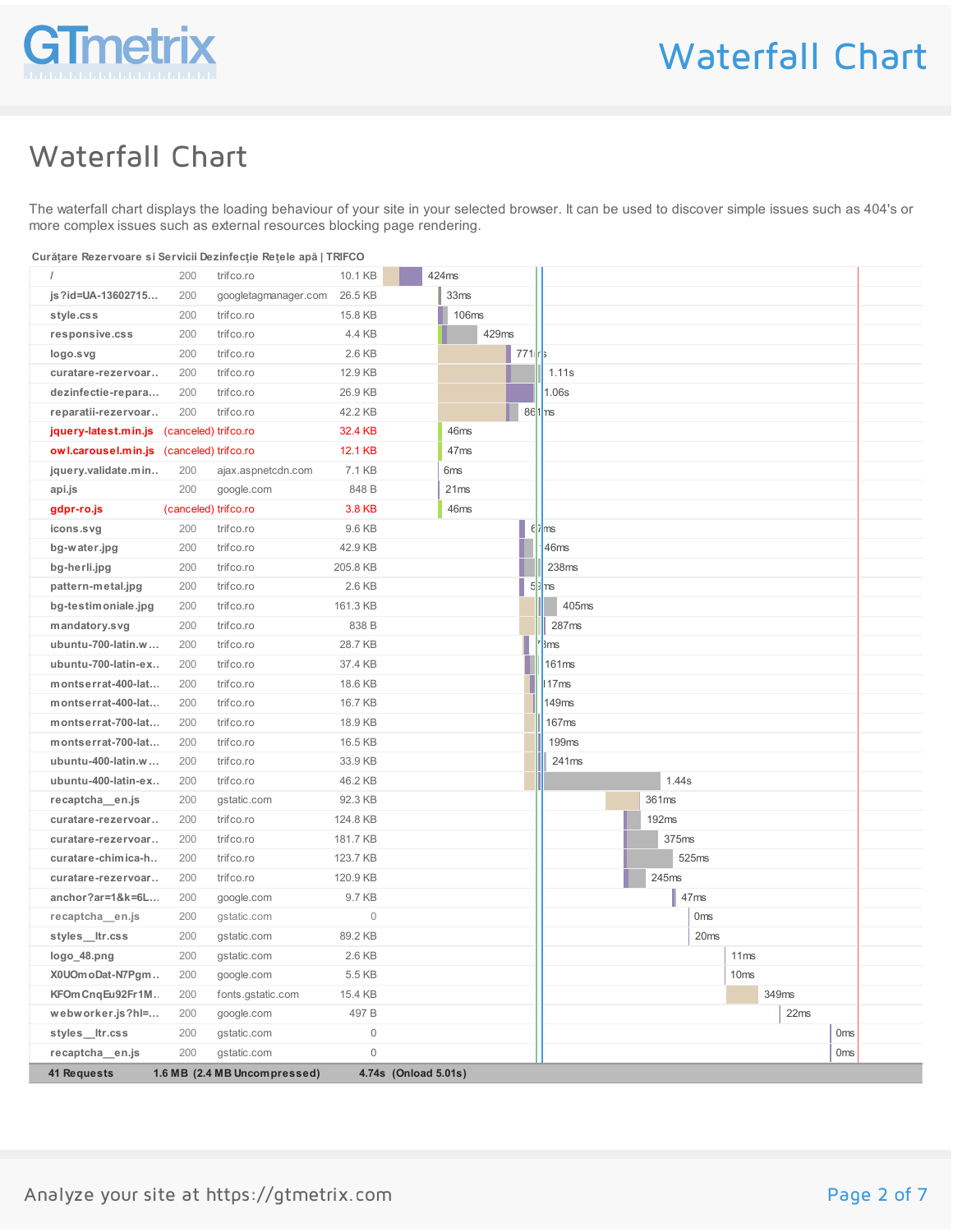

# Page Load Timings

### RUM Speed Index: 2,737

| Redirect               | Connect           | Backend          | <b>TTFB</b> |
|------------------------|-------------------|------------------|-------------|
| 0 <sub>ms</sub>        | 176 <sub>ms</sub> | 248ms            | 424ms       |
| DOM int.               | First paint       | Contentful paint | DOM loaded  |
| 1.6s                   | 1.6s              | n/a              | 1.7s(0.7s)  |
| Onload<br>5.0s (187ms) |                   |                  |             |

#### Redirect duration

| terfall Chart ?                  |               |                       |         | <b>Redirect Duration</b> |                   |
|----------------------------------|---------------|-----------------------|---------|--------------------------|-------------------|
| <b>uTube</b>                     |               |                       |         |                          |                   |
| <b>CET</b> youtube.com           |               | 301 Mover voutube.com | $\circ$ | 63 kms                   |                   |
| GET www.youtube.com              |               | 301 Move voutube.com  | n       | 635ms                    |                   |
| GET www First 200 OK             | 200 OK        | voutube.com           | 52.6 KB |                          | 2.0               |
| <b>GET scheduler.is</b>          | <b>ZUU OK</b> | voutube.com           | $2$ KR  | 222ms                    |                   |
| GET www-pageframe-vfl7RC 200 OK  |               | voutube.com           | 87 KB   |                          | 833m <sup>c</sup> |
| GET www-quide-vfl2WSEld.c 200 OK |               | voutube.com           | 3 KB    |                          | 857m <sup>-</sup> |
| GET www-core-vflkD-QiW.cs 200 OK |               | voutube.com           | 43.8 KB |                          | 599ms             |
| GET www-home-c4-vfllV na 200 OK  |               | voutube com           | 25 KR   |                          | 782ms             |
|                                  |               |                       |         |                          |                   |

This is the time spent redirecting URLs before the final HTML page is loaded. Common redirects include:

- Redirect from a non-www to www (eg. example.com to www.example.com)
- Redirect to a secure URL (eg. http:// to https://)
- Redirect to set cookies
- Redirect to a mobile version of the site

Some sites may even perform a chain of multiple redirects (eg. non-www to www, then to a secure URL). This timing is the total of all this time that's spent redirecting, or 0 if no redirects occurred.

In the Waterfall Chart, Redirect duration consists of the time from the beginning of the test until just before we start the request of the final HTML page (when we receive the first 200 OK response).

During this time, the browser screen is blank! Ensure that this duration is kept to short by [minimizing](https://gtmetrix.com/minimize-redirects.html) your redirects.

### Connection duration

| [hat :                    |        |                     | <b>Connect Duration</b> |       |
|---------------------------|--------|---------------------|-------------------------|-------|
| te                        |        |                     |                         |       |
| ample.com                 | 200 OK | example.com         | 9.7 KB                  | 477ms |
| mize_c72e561d5            | 200 OK | example.com 80.4 KB |                         |       |
| illy=PT+Sans First 200 OK |        | ints.googleap       | 871 B                   | 119ms |
| illy=Open+Sans: 200       |        | fonts.googleap      | 1.1 KB                  | 118ms |
| ilv=Crete+Roun 200        |        | fonts.googleap      | 442 R                   | 139ms |
| ily=Raleway:400 200       |        | fonts.googleap      | 1.1 KB                  | 116ms |
| ample.com                 | 200 OK | example.com         | 259 B                   |       |
| $\sqrt{2}$ ver=1 12 4     | 200 OK | example.com         | 33 KB                   |       |

Once any redirects have completed, Connection duration is measured. This is the time spent connecting to the server to make the request to the page.

Technically speaking, this duration is a combination of the blocked time, DNS time, connect time and sending time of the request (rather than *just* connect time). We've combined those components into a single Connection duration to simplify things (as most of these times are usually small).

In the Waterfall Chart, Connection duration consists of everything up to and including the "Sending" time in the final HTML page request (the first 200 OK response).

During this time, the browser screen is still blank! Various causes could contribute to this, including a slow/problematic connection between the test server and site or slow response times from the site.

### Backend duration

| [hat:                 |              |                |         | <b>Backend Duration</b> |       |
|-----------------------|--------------|----------------|---------|-------------------------|-------|
| te                    |              |                |         |                         |       |
| ample.com             | 200 OK       | example.com    | 9.7 KB  |                         | 477ms |
| mize_c72e561d5_200-OK |              | example.com    | 80.4 KB |                         |       |
| ily=PT+Sans           | First 200 OK | ents.googleap  | 871 B   |                         | 119ms |
| ilv=Open+Sans: 200    |              | fonts.googleap | 1.1 KB  |                         | 118ms |
| ilv=Crete+Roun 200    |              | fonts.googleap | 442 R   |                         | 139ms |
| ily=Raleway:400 200   |              | fonts.googleap | 1.1 KB  |                         | 116ms |
| ample.com             | 200 OK       | example.com    | 259 B   |                         |       |
| $\sqrt{2}$            | 200 OK       | example com    | 33 KR   |                         |       |

Once the connection is complete and the request is made, the server needs to generate a response for the page. The time it takes to generate the response is known as the Backend duration.

In the Waterfall Chart, Backend duration consists of purple waiting time in the page request.

There are a number of reasons why [Backend](https://gtmetrix.com/why-is-my-page-slow.html) duration could be slow. We cover this is our "Why is my page slow" article.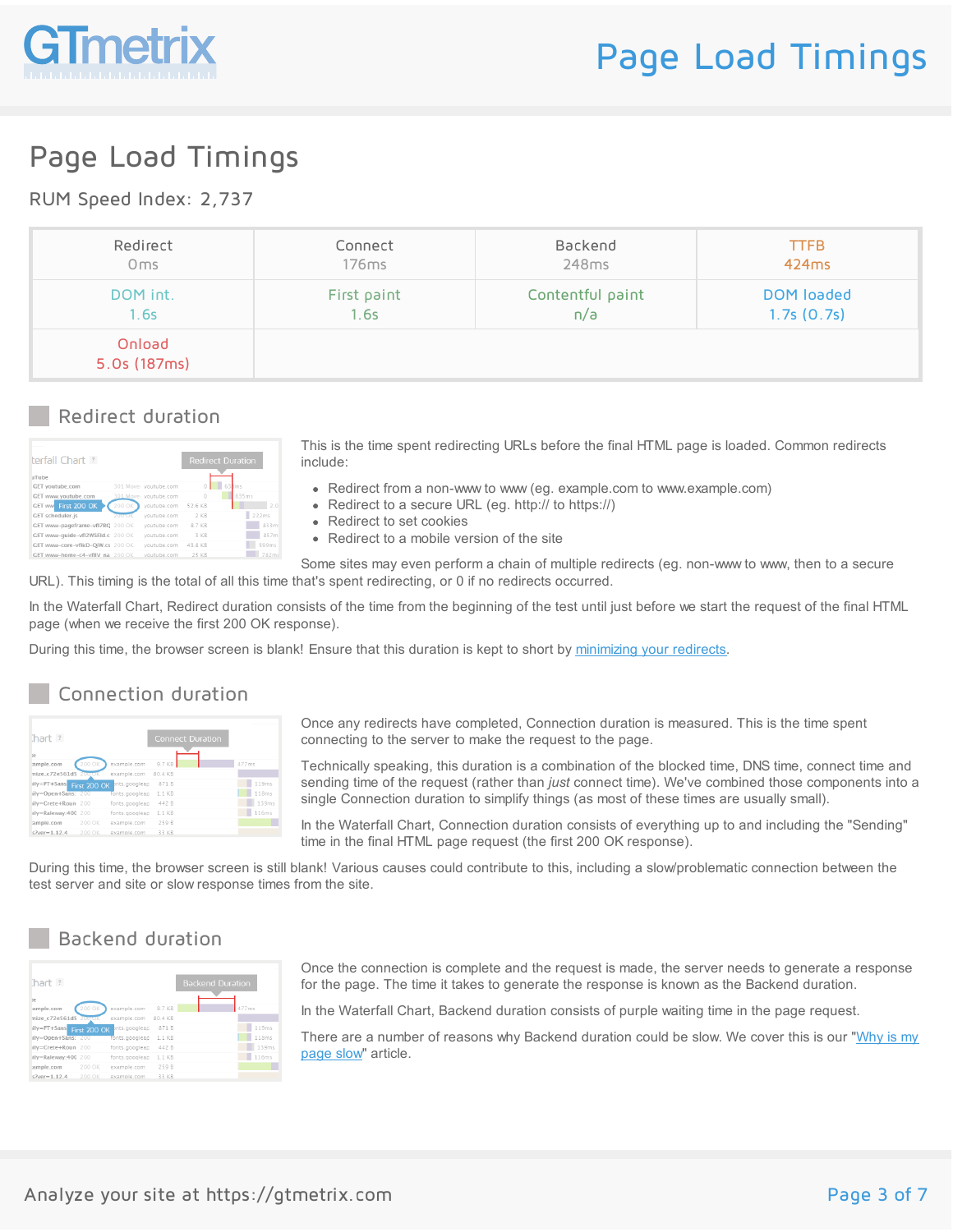

# Page Load Timings

### Time to First Byte (TTFB)

| terfall Chart ?                  |               |                       |          | <b>TTFB</b> |                   |
|----------------------------------|---------------|-----------------------|----------|-------------|-------------------|
| <b>uTube</b>                     |               |                       |          |             |                   |
| <b>GET</b> youtube.com           |               | 301 Mover voutube.com | $\Omega$ | 638ms       |                   |
| GET www.voutube.com              |               | 301 Move voutube.com  | n        | 635ms       |                   |
| GET www First 200 OK             | 200 OK        | voutube.com           | 52.6 KB  |             | 2.01              |
| <b>CET</b> scheduler.is          | <b>ZUUTOK</b> | voutube.com           | $2$ KR   |             | 222ms             |
| GET www-pageframe-vfl7RC 200 OK  |               | voutube.com           | 87 KB    |             | 833m <sup>e</sup> |
| GET www-quide-vfl2WSEld.c 200 OK |               | voutube.com           | 3 KB     |             | 857ms             |
| CET www-core-vflkD-OiW.cs 200 OK |               | voutube.com           | 43.8 KB  |             | 599ms             |
| GET www-home-c4-vfllV na 200 OK  |               | voutube com           | 25 KR    |             | 782ms             |

Time to First Byte (TTFB) is the total amount of time spent to receive the first byte of the response once it has been requested. It is the sum of "Redirect duration" + "Connection duration" + "Backend duration". This metric is one of the key indicators of web performance.

In the Waterfall Chart, it is calculated at the start of the test until just before receiving on the page request and represented by the orange line.

Some ways to improve the TTFB include: optimizing application code, implementing caching, finetuning your web server configuration, or upgrading server hardware.

### DOM interactive time

|       |         |            | <b>DOM</b> Interactive |
|-------|---------|------------|------------------------|
|       |         |            |                        |
| e.com | $\circ$ | 638ms      |                        |
| e.com | $\circ$ | 635ms<br>٠ |                        |
| e.com | 52.6 KB | 2.09s      |                        |
| e.com | 2 KB    | 222ms      |                        |
| e.com | 87 KB   | 833ms      |                        |
| e.com | 3 KB    | 857ms      |                        |
| e.com | 43.8 KB | 599ms      |                        |
| e.com | 25 KB   | 782ms      |                        |

### First paint time

|       |         | <b>First Paint</b> |  |
|-------|---------|--------------------|--|
| e.com | $\circ$ | 638ms              |  |
| e.com | $\circ$ | 635ms              |  |
| e.com | 52.6 KB | 2.09s              |  |
| e.com | 2 KB    | 222ms              |  |
| e.com | 8.7 KB  | 833ms              |  |
| e.com | 3 KB    | 857ms              |  |
| e.com | 43.8 KB | 599ms              |  |
| e.com | 25 KB   | 782ms              |  |

DOM interactive time is the point at which the browser has finished loading and parsing HTML, and the DOM (Document Object Model) has been built. The DOM is how the browser internally structures the HTML so that it can render it.

DOM interactive time isn't marked in the Waterfall Chart as it's usually very close in timing to DOM content loaded.

First paint time is the first point at which the browser does any sort of rendering on the page. Depending on the structure of the page, this first paint could just be displaying the background colour (including white), or it could be a majority of the page being rendered.

In the Waterfall Chart, it is represented by the green line.

This timing is of significance because until this point, the browser will have only shown a blank page and this change gives the user an indication that the page is loading. However, we don't know how much of the page was rendered with this paint, so having a early first paint doesn't necessarily

indicate a fast loading page.

If the browser does not perform a paint (ie. the html results in an blank page), then the paint timings may be missing.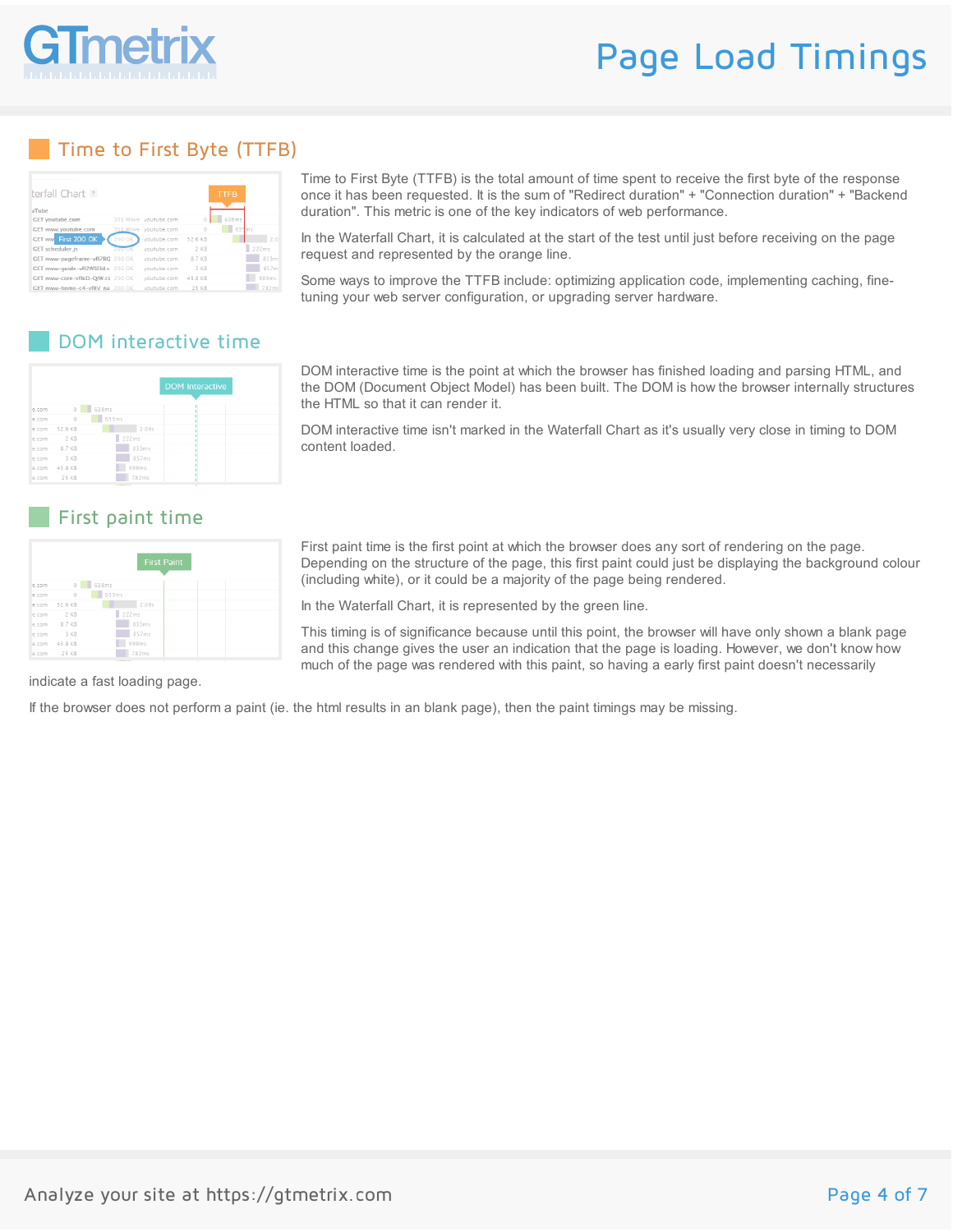

# Page Load Timings

#### First contentful paint time

|        |                                  |            | <b>Contentful Paint</b> |  |  |
|--------|----------------------------------|------------|-------------------------|--|--|
|        |                                  |            |                         |  |  |
| e.com  | $\begin{array}{c} 0 \end{array}$ | 638ms<br>٠ |                         |  |  |
| e.com  | $\circ$                          | 635ms      |                         |  |  |
|        | e.com 52.6 KB                    | 2.09s      |                         |  |  |
|        | e.com 2 KB                       | 222ms      |                         |  |  |
| le.com | 87 KB                            | 833ms      |                         |  |  |
| e.com  | 3 KB                             | 857ms      |                         |  |  |
|        | e.com 43.8 KB                    | 599ms      |                         |  |  |
| e.com  | 25 KB                            | 782ms      |                         |  |  |

First Contentful Paint is triggered when any *content* is painted - i.e. something defined in the DOM (Document Object Model). This could be text, an image or canvas render.

This timing aims to be more representative of your user's experience, as it flags when actual content has been loaded in the page, and not just any change - but it may often be the same time as First Paint.

Because the focus is on content, the idea is that this metric gives you an idea of when your user receives consumable information (text, visuals, etc) - much more useful for performance assessment

than when a background has changed or a style has been applied.

If the browser does not perform a paint (ie. the html results in an blank page), then the paint timings may be missing.

### DOM content loaded time

|       |          |            | <b>DOM Loaded</b> |
|-------|----------|------------|-------------------|
| e.com | $\theta$ | 638ms      |                   |
| e.com | $\circ$  | 635ms<br>٠ |                   |
| e.com | 52.6 KB  | 2.09s      |                   |
| e.com | 2 K R    | 222ms      |                   |
| e.com | 87 KB    | 833ms      |                   |
| e.com | 3 KB     | 857ms      |                   |
| e.com | 43.8 KB  | 599ms      |                   |
| e.com | 25 KR    | 782ms      |                   |
|       |          |            |                   |

DOM content loaded time (DOM loaded or DOM ready for short) is the point at which the DOM is ready (ie. DOM interactive) and there are no stylesheets blocking JavaScript execution.

If there are no stylesheets blocking JavaScript execution and there is no parser blocking JavaScript, then this will be the same as DOM interactive time.

In the Waterfall Chart, it is represented by the blue line.

The time in brackets is the time spent executing JavaScript triggered by the DOM content loaded event. Many JavaScript frameworks use this event as a starting point to begin execution of their code.

Since this event is often used by JavaScript as the starting point and delays in this event mean delays in rendering, it's important to make sure that style and script order is [optimized](https://gtmetrix.com/optimize-the-order-of-styles-and-scripts.html) and that parsing of [JavaScript](https://gtmetrix.com/defer-parsing-of-javascript.html) is deferred.

### Onload time

|       |         |            | Onload |
|-------|---------|------------|--------|
| e.com | $\circ$ | 638ms<br>٠ |        |
| e.com | $\circ$ | 635ms      |        |
| e.com | 52.6 KB | 2.09s      |        |
| e.com | 2 KB    | 222ms      |        |
| e.com | 8.7 KB  | 833ms      |        |
| e.com | 3 KB    | 857ms      |        |
| e.com | 43.8 KB | 599ms      |        |
| A COM | つに レロ   | 702mm      |        |

Onload time occurs when the processing of the page is complete and all the resources on the page (images, CSS, etc.) have finished downloading. This is also the same time that DOM complete occurs and the JavaScript window.onload event fires.

Note that there may be JavaScript that initiates subsequent requests for more resources, hence the reason why Fully loaded timing is preferred.

In the Waterfall Chart, it is represented by the red line.

The time in brackets is the time spent executing JavaScript triggered by the Onload event.

Note that Onload time was the previous default for when to stop the test prior to Feburary 8th, 2017.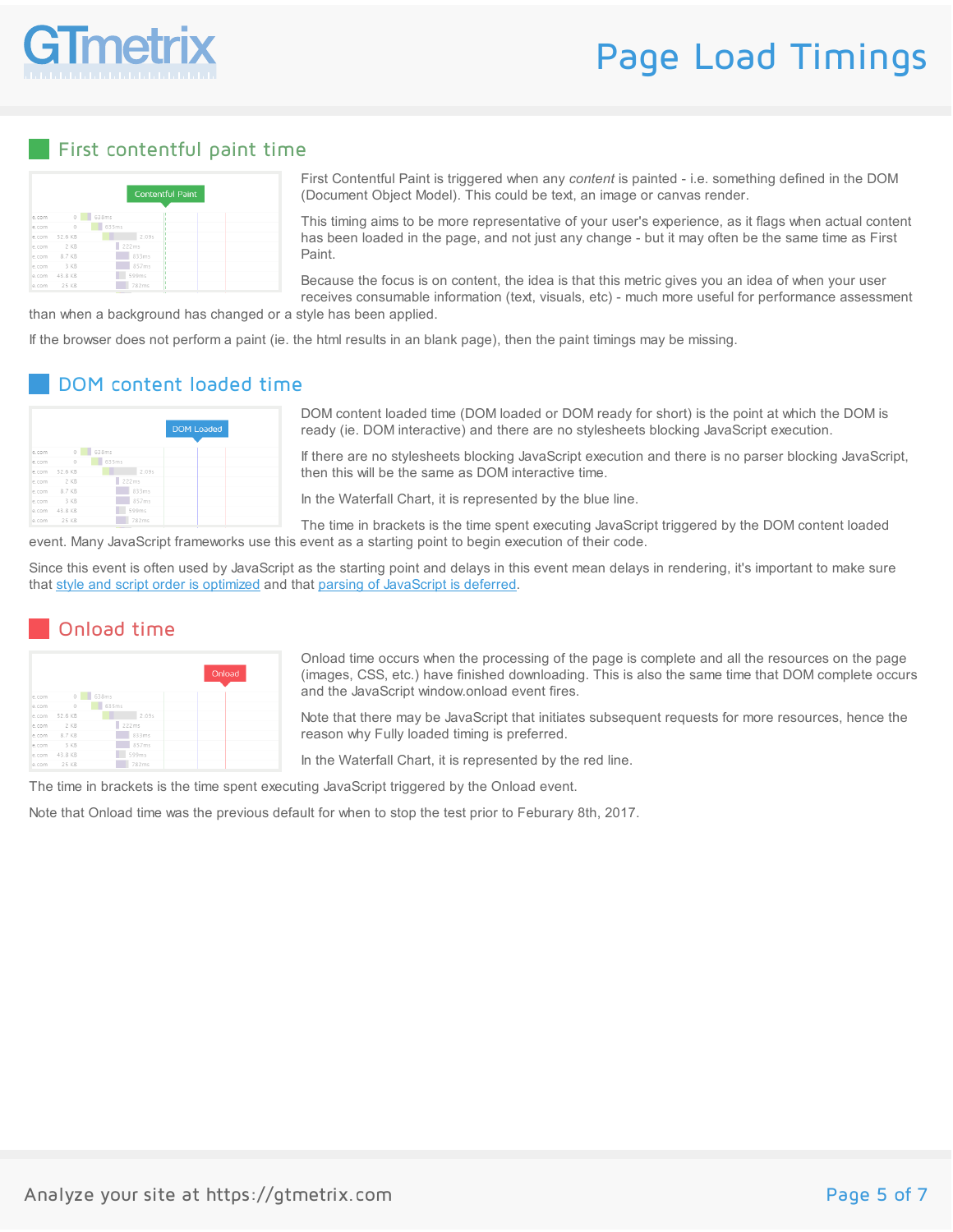

## PageSpeed Recommendations

| <b>RECOMMENDATION</b>                         | <b>GRADE</b> | <b>RELATIVE</b>     | <b>TYPE</b>          | <b>PRIORITY</b> |
|-----------------------------------------------|--------------|---------------------|----------------------|-----------------|
| <b>Defer parsing of JavaScript</b>            | B (81)       | A VG SCORE: 71%     | <b>JS</b>            | <b>HIGH</b>     |
| Leverage browser caching                      | B (87)       | AVG SCORE: 61%      | <b>SERVER</b>        | <b>HIGH</b>     |
| Optimize the order of styles and scripts      | A (92)       | AVG SCORE: 94%      | CSS/JS               | <b>HIGH</b>     |
| Specify a cache validator                     | A (96)       | AVG SCORE: 94%      | <b>SERVER</b>        | <b>HIGH</b>     |
| <b>Minify JavaScript</b>                      | A (99)       | AVG SCORE: 89%      | <b>JS</b>            | <b>HIGH</b>     |
| <b>Minify CSS</b>                             | A (99)       | AVG SCORE: 96%      | CSS                  | <b>HIGH</b>     |
| <b>Minify HTML</b>                            | A (99)       | AVG SCORE: 98%      | <b>CONTENT</b>       | <b>LOW</b>      |
| <b>Optimize images</b>                        | A (99)       | AVG SCORE: 70%      | <b>IMAGES</b>        | <b>HIGH</b>     |
| <b>Avoid bad requests</b>                     | A (100)      | AVG SCORE: 97%      | <b>CONTENT</b>       | <b>HIGH</b>     |
| Avoid landing page redirects                  | A (100)      | AVG SCORE: 98%      | <b>SERVER</b>        | <b>HIGH</b>     |
| <b>Enable gzip compression</b>                | A (100)      | A VG SCORE: 86%     | <b>SERVER</b>        | <b>HIGH</b>     |
| <b>Enable Keep-Alive</b>                      | A (100)      | AVG SCORE: 97%      | <b>SERVER</b>        | <b>HIGH</b>     |
| <b>Inline small CSS</b>                       | A (100)      | AVG SCORE: 96%      | <b>CSS</b>           | <b>HIGH</b>     |
| <b>Inline small JavaScript</b>                | A (100)      | AVG SCORE: 95%      | <b>JS</b>            | <b>HIGH</b>     |
| <b>Minimize redirects</b>                     | A (100)      | A VG SCORE: 86%     | <b>CONTENT</b>       | <b>HIGH</b>     |
| <b>Minimize request size</b>                  | A (100)      | AVG SCORE: 95%      | <b>CONTENT</b>       | <b>HIGH</b>     |
| Put CSS in the document head                  | A (100)      | AVG SCORE: 100%     | CSS                  | <b>HIGH</b>     |
| Serve resources from a consistent URL         | A (100)      | A VG SCORE: 90%     | <b>CONTENT</b>       | <b>HIGH</b>     |
| <b>Serve scaled images</b>                    | A (100)      | AVG SCORE: 70%      | <b>IMAGES</b>        | <b>HIGH</b>     |
| <b>Combine images using CSS sprites</b>       | A (100)      | AVG SCORE: 93%      | <b>IMAGES</b>        | <b>HIGH</b>     |
| Avoid CSS @import                             | A (100)      | AVG SCORE: 98%      | CSS                  | <b>MEDIUM</b>   |
| Prefer asynchronous resources                 | A (100)      | AVG SCORE: 100%     | $\mathsf{JS}\xspace$ | <b>MEDIUM</b>   |
| Specify a character set early                 | A (100)      | AVG SCORE: 100%     | <b>CONTENT</b>       | <b>MEDIUM</b>   |
| <b>Specify image dimensions</b>               | A (100)      | AVG SCORE: 98%      | <b>IMAGES</b>        | <b>MEDIUM</b>   |
| Avoid a character set in the meta tag         | A (100)      | AVG SCORE: 100%     | <b>CONTENT</b>       | LOW             |
| <b>Specify a Vary: Accept-Encoding header</b> | A (100)      | AVG SCORE: 95%<br>◐ | <b>SERVER</b>        | LOW             |